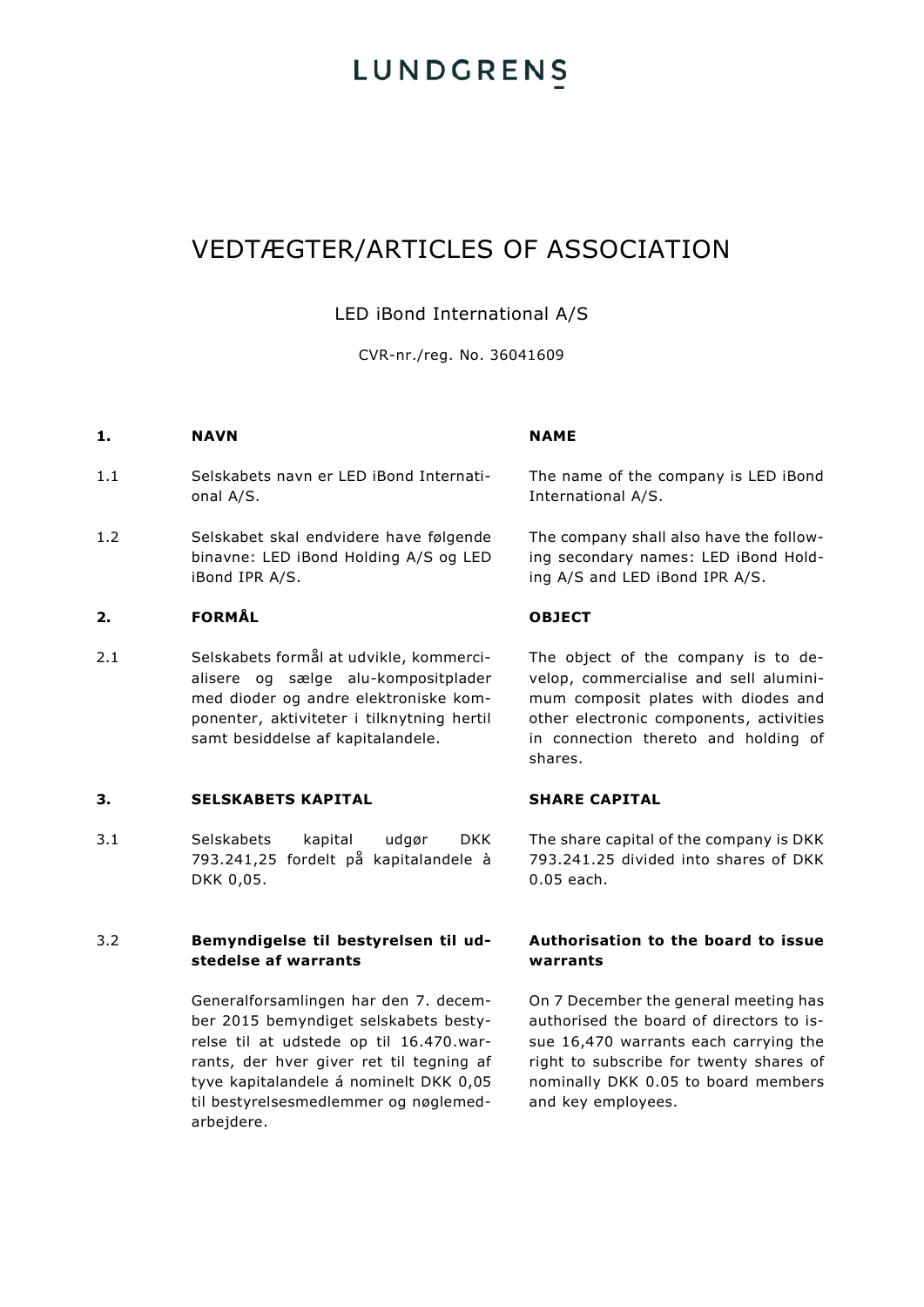Bemyndigelsen er gældende indtil den 1. november 2020.

Selskabets kapitalejere har ikke fortegningsret til warrants, eller til de kapitalandele, der tegnes på grundlag af de pågældende warrants. Udstedte warrants, der bortfalder uudnyttet eller tilbageføres til selskabet, kan genudstedes eller genanvendes.

Bestyrelsen er bemyndiget til at træffe beslutning om de til de udstedte warrants tilhørende kontante kapitalforhøjelser med et beløb op til nominelt DKK 16.470. De nye kapitalandele, der tegnes ved udnyttelse af warrants og med samtidig fuld indbetaling af tegningsbeløbet, skal have samme rettigheder som de øvrige kapitalandele i selskabet samt give ret til udbytte og andre rettigheder i selskabet fra det tidspunkt, kapitalen for kapitalandelene er fuldt indbetalt. De nye kapitalandele skal være omfattet af omsættelighedsbegrænsninger som fremgår af disse vedtægter for de eksisterende kapitalandele. De nye kapitalandele skal være ikke-omsætningspapirer og skal lyde på navn.

Vedlagte bilag 1 beskriver warrantindehavernes rettigheder i tilfælde af, at visse dispositioner gennemføres inden warrants udnyttes.

Af bemyndigelsen ovenfor er 16.469 warrants udstedt. Ingen af de udstedte warrants er udnyttet til at tegne kapitalandele. Ved udnyttelse af alle warrants vil selskabets kapital kunne forhøjes med maksimalt nominelt kr. 16.469.

The authorisation shall be in force until 1 November 2020.

The shareholders shall have no preemption rights to the issued warrants, nor shall they have pre-emption rights to the shares that are subscribed for upon exercise of the warrants. Issued warrants, that lapse un-exercised or are returned to the Company, can be reissued or reused.

The board of directors is authorised to carry out the required increase of the share capital in connection with exercise of the warrants with up to nominally DKK 16,470. The new shares that are issued at exercise of the warrants and upon full payment of the subscription amount shall carry the same rights as other shares in the Company and shall carry right to dividend and other rights from the time the shares have been fully paid up. The new shares are not freely transferable and are subject to the restrictions on transfer set out in these articles of association. The new shares shall be non-negotiable instruments and shall be registered in the name of the holder.

The attached appendix 1 describes the warrant holders' rights in case certain dispositions are carried through before the warrants are exercised.

From the authorization above, 16,469 warrants have been issued. None of the issued warrants have been exercised. Upon exercise of all warrants the share capital of the company may be increased by a maximum of nominally DKK 16,469.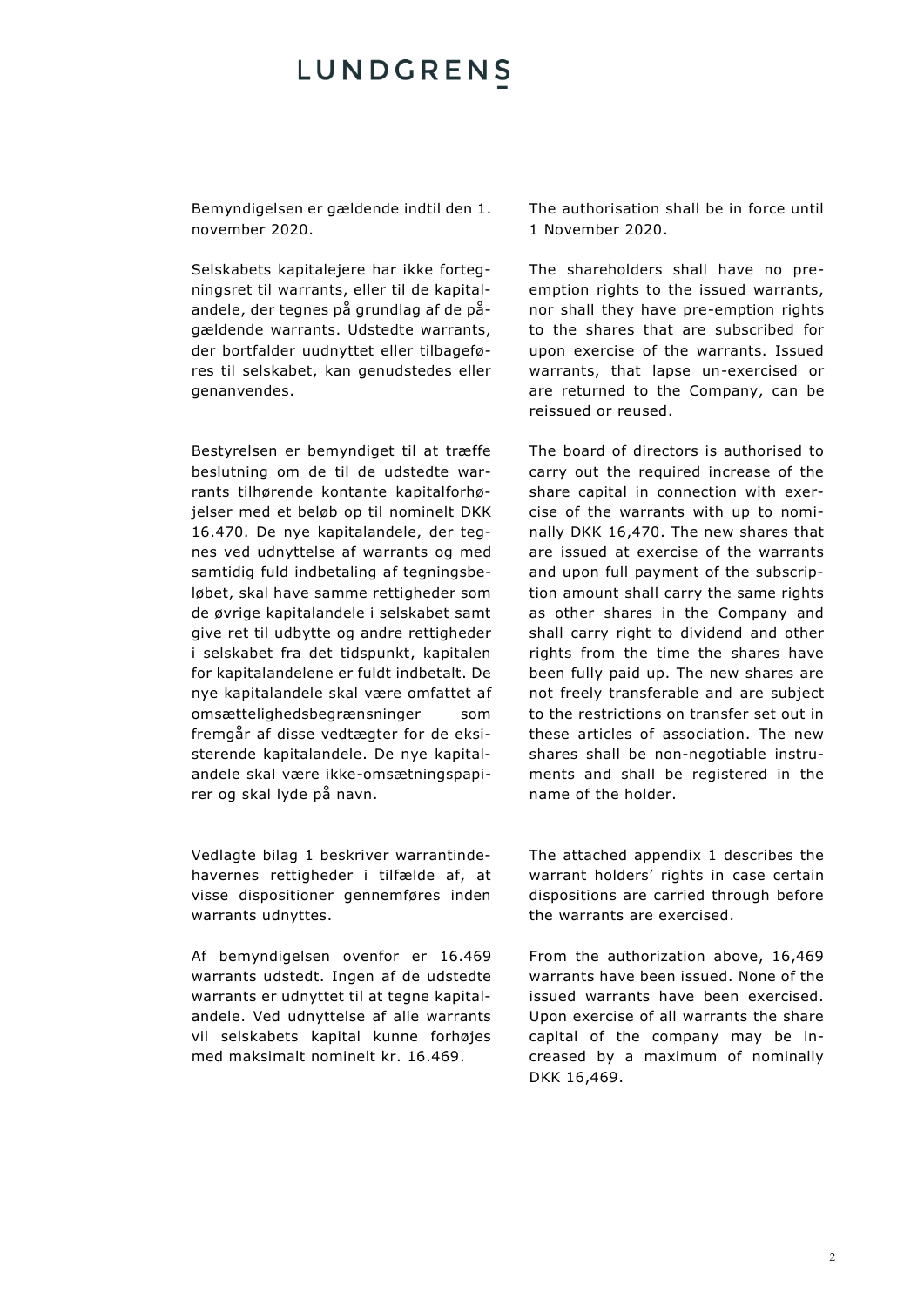### 3.3 **Bemyndigelse til bestyrelsen til udstedelse af warrants**

Generalforsamlingen har den 26. april 2021 bemyndiget selskabets bestyrelse til at udstede op til 16.470.warrants, der hver giver ret til tegning af tyve kapitalandele á nominelt DKK 0,05 til medarbejdere, ledelse og bestyrelse i selskabet og selskabets datterselskaber.

Bemyndigelsen er gældende indtil den 25. april 2026.

Selskabets kapitalejere har ikke fortegningsret til warrants, eller til de kapitalandele, der tegnes på grundlag af de pågældende warrants. Udstedte warrants, der bortfalder uudnyttet eller tilbageføres til selskabet, kan genudstedes eller genanvendes.

Bestyrelsen fastsætter de nærmere vilkår for udstedte warrants og er i den forbindelse bemyndiget til at optage bestemmelser herom i vedtægterne.

Bestyrelsen er bemyndiget til at træffe beslutning om de til de udstedte warrants tilhørende kontante kapitalforhøjelser med et beløb op til nominelt DKK 16.470, idet følgende skal være gældende:

- a. der kan ikke ske delvis indbetaling,
- b. nye kapitalandele skal tilhøre samme kapitalklasse som øvrige kapitalandele,
- c. kapitalejernes fortegningsret fraviges ved udnyttelse af warrants,
- d. der skal ikke gælde indskrænkninger i de nye kapitalandeles omsættelighed,
- e. de nye kapitalandele skal være omsætningspapirer, og

### **Authorization to the board to issue warrants**

On 26 April 2021, the general meeting has authorized the board of directors to issue 16,470 warrants each carrying the right to subscribe for twenty shares of nominally DKK 0.05 to employees, management and board of directors in the company and the company's subsidiaries.

The authorization shall be in force until 25 April 2026.

The shareholders shall have no preemption rights to the issued warrants, nor shall they have pre-emption rights to the shares that are subscribed for upon exercise of the warrants. Issued warrants, that lapse un-exercised or are returned to the company, can be reissued or reused.

The board will decide on the terms of warrants issued and in that connection the board is authorized to adopt regulation thereof in the articles.

The board of directors is authorized to carry out the required increase of the share capital in connection with exercise of the warrants with up to nominally DKK 16,470 for which the following shall apply:

- a. no partial payment can be made,
- b. new shares shall belong to the same class as other shares,
- c. the shareholders' right of first refusal is deviated from upon exercise of the warrants,
- d. no restrictions shall apply to the negotiability of the new shares,
- e. the new shares shall be negotiable instruments, and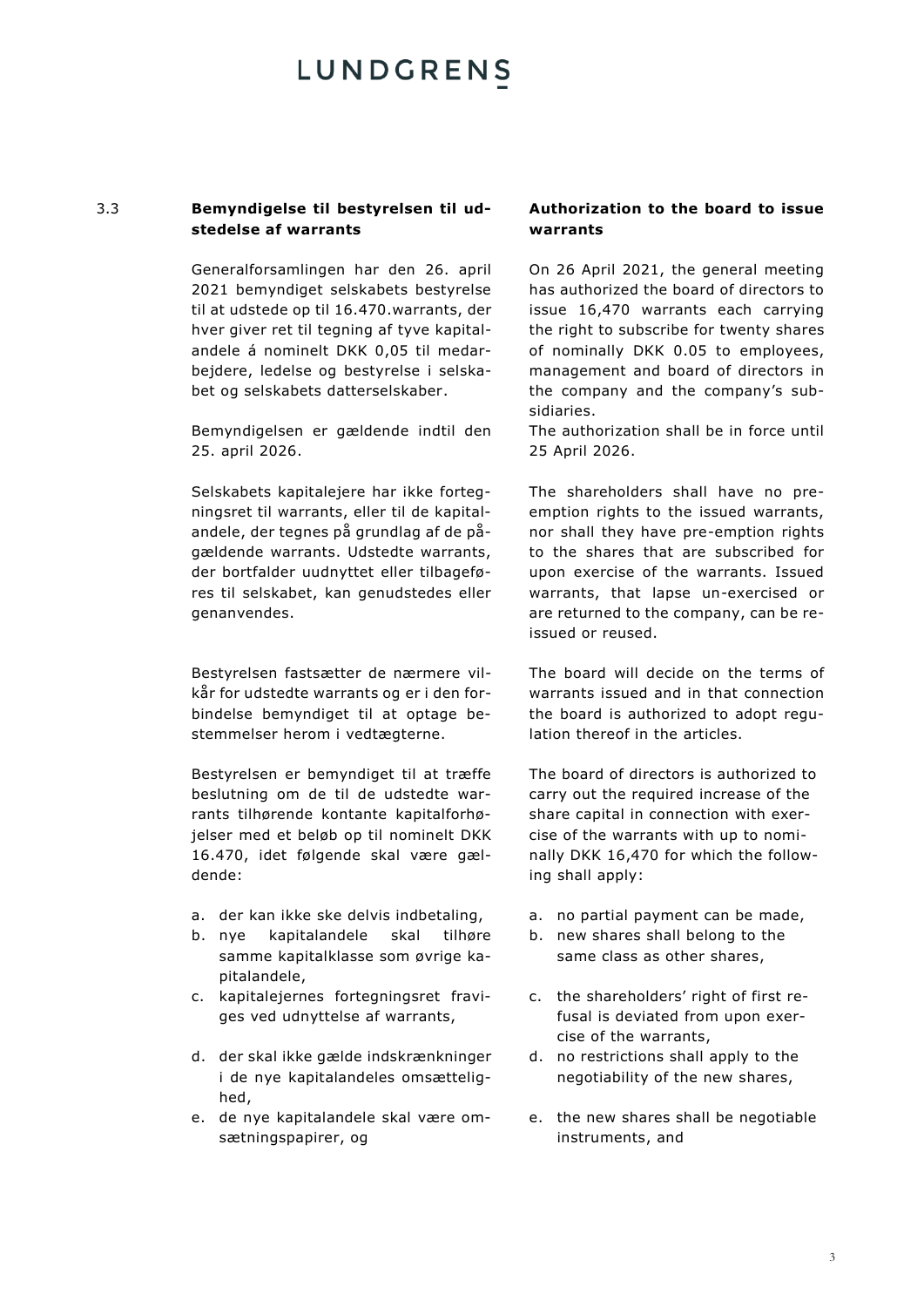f. de nye kapitalandele noteres på navn.

Bestyrelsen er bemyndiget til at ændre vedtægterne ved de til udnyttelse af warrants nødvendige kapitalforhøjelser.

Selskabets bestyrelse har i henhold til ovenstående bemyndigelse ved beslutning af 19. maj 2021 udstedt 7.034,40 warrants til medarbejdere, direktion og medlemmer af selskabets bestyrelse med ret til tegning af op til 140.688 aktier á kr. 0,05 i selskabet. Vilkårene for de udstedte warrants fremgår af bilag 2 til disse vedtægter.

Selskabets bestyrelse har i henhold til ovenstående bemyndigelse ved beslutning af 26. august 2021 udstedt 2.500 warrants til selskabets CEO og en nøglemedarbejder i selskabets datterselskab med ret til tegning af op til 50.000 aktier á kr. 0,05 i selskabet. Vilkårene for de udstedte warrants fremgår af bilag 2 til disse vedtægter.

### **4. SELSKABETS KAPITALANDELE THE COMPANY'S SHARES**

- 4.1 Kapitalandelene skal lyde på navn og skal noteres i selskabets ejerbog.
- 4.2 Kapitalandelene er omsætningspapirer. The shares shall be negotiable instru-
- 4.3 Der er ikke udstedt ejerbeviser. No share certificates have been issued.
- 4.4 Kapitalandelene er registreret hos og udstedes i papirløs (dematerialiseret) form gennem VP SECURITIES A/S, CVRnr. 21599336. Udbytte udbetales gennem VP SECURITIES A/S og indsættes

f. the new shares shall be registered by name.

The board of directors is authorized to amend the articles in connection with the capital increases necessitated by exercise of warrants.

Pursuant to the authorization above, on 19 May 2021 the company's board of directors issued 7,034.40 warrants to employees, management, and members of the company's board of directors entitling the holders to subscribe for up to 140,688 new shares in the company. The warrant terms are attached as appendix 2 to these articles of association.

Pursuant to the authorization above, on 26 August 2021 the company's board of directors issued 2,500 warrants to the company's CEO and a key employee of the company's subsidiary entitling the holders to subscribe for up to 50,000 new shares in the company. The warrant terms are attached as appendix 2 to these articles of association.

The shares shall be registered in the name of the holder and shall be recorded in the company's register of shareholders.

ments.

The shares are registered with and issued in paperless (dematerialized) form through VP SECURITIES A/S, reg. No. 21599336. Dividends are paid through VP SECURITIES A/S and deposited on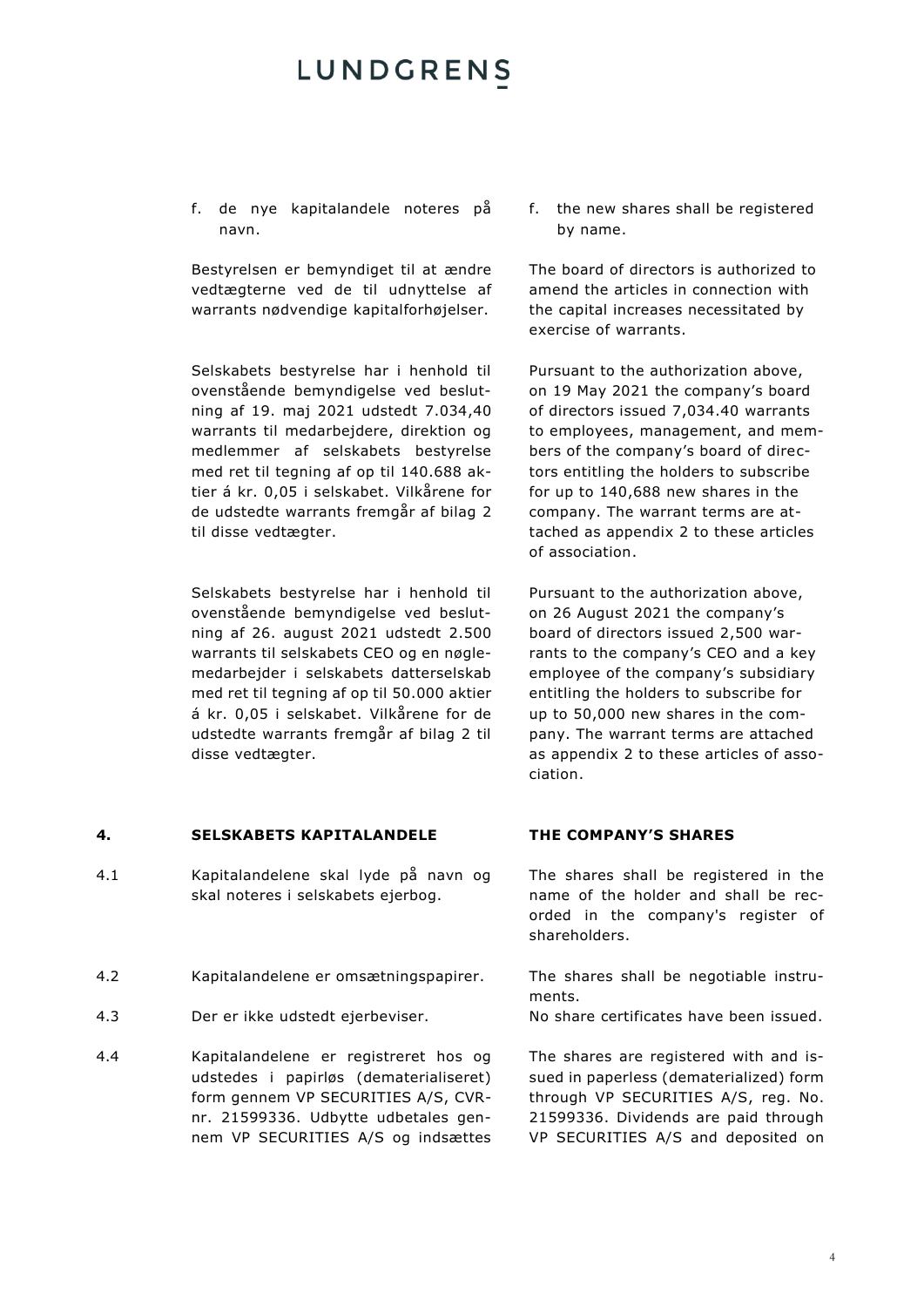på udbyttekonti registreret i VP SECURI-TIES A/S. Rettigheder vedrørende kapitalandelene skal anmeldes til VP SECU-RITIES A/S efter reglerne herom.

4.5 Ejerbogen føres af VP Investor Services A/S, CVR nr. 21599336.

dividend accounts registered in VP SE-CURITIES A/S. Rights relating to the shares must be reported to VP SECURI-TIES A/S in accordance with the rules thereon.

The company's register of shareholders shall be kept by VP Investor Services A/S, reg. No. 21599336.

### **5. GENERALFORSAMLINGEN, KOMPE-TENCE, STED OG INDKALDELSE**

- 5.1 Kapitalejernes beslutningskompetence udøves på generalforsamlingen, medmindre samtlige kapitalejere konkret er enige om at træffe beslutning på anden måde.
- 5.2 Generalforsamlingen har den højeste myndighed i alle selskabets anliggender, inden for de grænser lovgivningen og disse vedtægter fastsætter.
- 5.3 Selskabets generalforsamlinger skal afholdes på selskabets hjemsted eller i Storkøbenhavn. Den ordinære generalforsamling skal afholdes hvert år i så god tid, at den reviderede og godkendte årsrapport kan indsendes til Erhvervsstyrelsen, så den er modtaget i styrelsen inden den til enhver tid i lovgivningen gældende frist herfor. Senest otte uger før dagen for den påtænkte afholdelse af den ordinære generalforsamling offentliggør selskabet datoen herfor samt fristen for at fremsætte krav om optagelse af bestemte emner på dagsordenen.
- 5.4 Generalforsamlinger indkaldes af bestyrelsen med mindst tre ugers og højest fem ugers varsel. Indkaldelsen offentliggøres på selskabets hjemmeside. Indkaldelse sendes, jf. pkt[.11,](#page-8-0) endvidere til

### **POWERS, LOCATION AND CONVEN-ING OF GENERAL MEETINGS**

The shareholders' authority to pass resolutions shall be exercised at the general meeting, unless all shareholders agree on a different procedure.

The general meeting of shareholders has supreme authority in all matters and things pertaining to the company, subject to the limits set by statute and by these articles of association.

General meetings shall be held at the registered office of the company or in Greater Copenhagen. Annual general meetings shall be held in time for the audited and adopted annual report to be submitted to and received by the Danish Business Authority within the legal deadline applicable at all times. No later than eight weeks before the date of the planned annual general meeting, the company shall publish the date thereof and the deadline for submitting specific issues on the agenda.

General meetings are convened by the board of directors with no less than three weeks' and no more than five weeks' notice. The notice is published on the company's website. Notice is also sent, cf. Clause [11,](#page-8-0) to all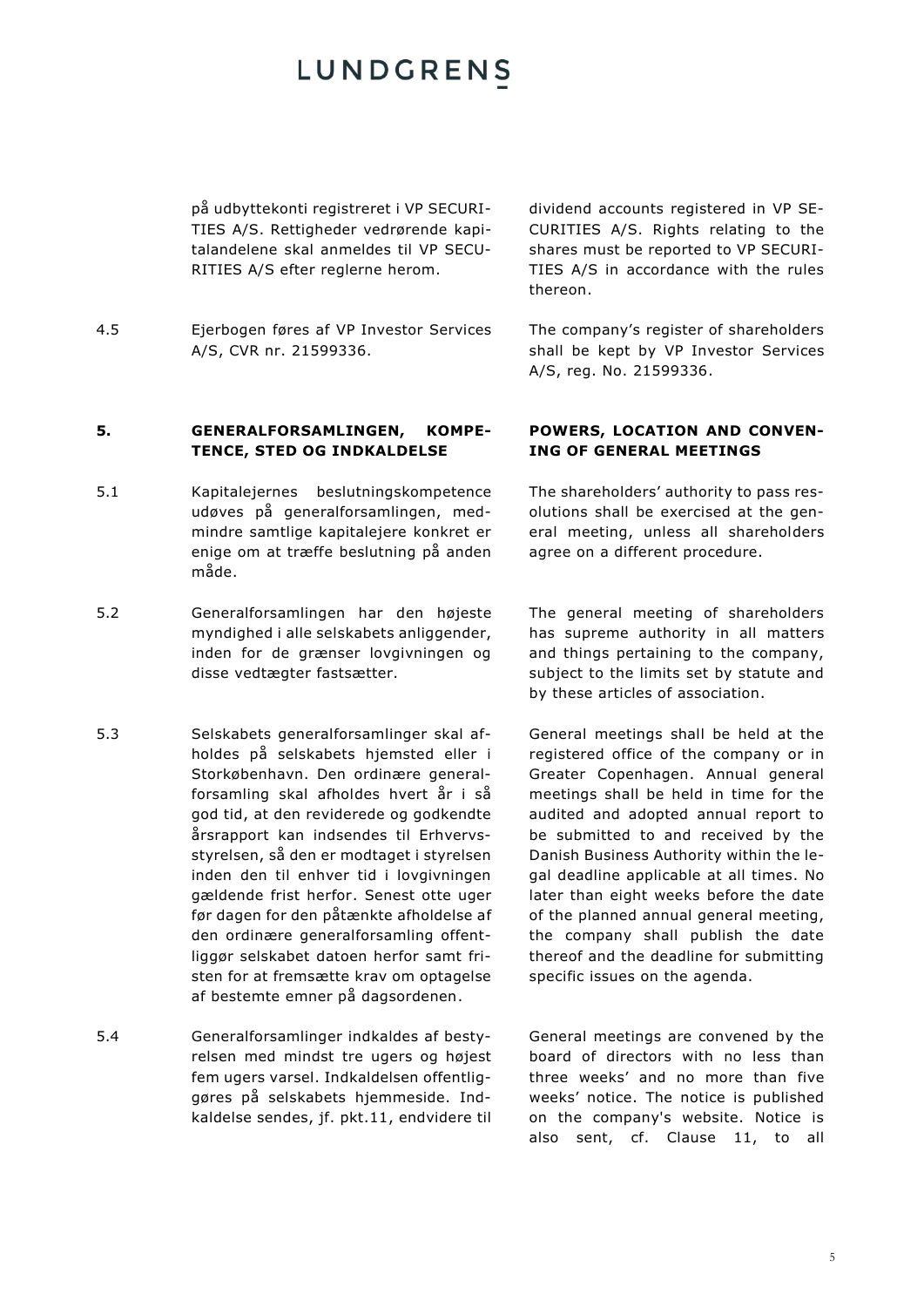alle i ejerbogen noterede kapitalejere, som har fremsat begæring herom.

- 5.5 Følgende oplysninger vil være tilgængelige på selskabets hjemmeside i en periode på tre uger før en generalforsamling, inklusive datoen for generalforsamlingens afholdelse:
	- a) Indkaldelsen
	- b) Oplysning om det samlede antal aktier og stemmer på datoen for indkaldelsen
	- c) De dokumenter, der skal fremlægges på generalforsamlingen
	- d) Dagsorden og de fuldstændige forslag
	- e) Formularer til stemmeafgivelse pr. fuldmagt eller skriftligt ved brevstemme.
- 5.6 Generalforsamlingen ledes af en dirigent udpeget af bestyrelsen. Dirigenten afgør alle spørgsmål vedrørende behandling af dagsordenspunkterne, stemmeafgivning og resultaterne heraf.

### **6. GENERALFORSAMLINGENS DAGSOR-DEN**

- 6.1 Dagsorden for den ordinære generalforsamling skal indeholde:
	- 1. Bestyrelsens beretning om selskabets virksomhed i det forløbne regnskabsår
	-
	- 3. Anvendelse af overskud eller dækning af underskud i henhold til den godkendte årsrapport
	- 4. Meddelelse af decharge for bestyrelse og direktion
	- 5. Godkendelse af vederlag til bestyrelsen for indeværende regnskabsår

shareholders listed in the shareholders' register who have made a request for such notification.

The following information will be available on the Company's website for a period of three weeks before a general meeting, including the date of the general meeting:

- a) The convening notice
- b) Disclosure of the total number of shares and votes at the date of the convening notice
- c) The documents to be presented at the general meeting
- d) The agenda and the complete proposals
- e) Forms for voting by proxy or by postal vote.

The chairman of the general meeting shall be appointed by the board of directors. The chairman decides all questions regarding items on the agenda, voting and the results thereof

### **AGENDA OF GENERAL MEETINGS**

The agenda of the annual general meeting shall include the following items:

- 1. The board of directors' report on the activities of the company during the past financial year
- 2. Godkendelse af årsrapport 2. Adoption of the annual report
	- 3. Resolution on distribution of profit or loss recorded in the annual report adopted by the general meeting
	- 4. Discharge for the board of directors and the management
	- 5. Approval of remuneration to the board of directors for the current financial year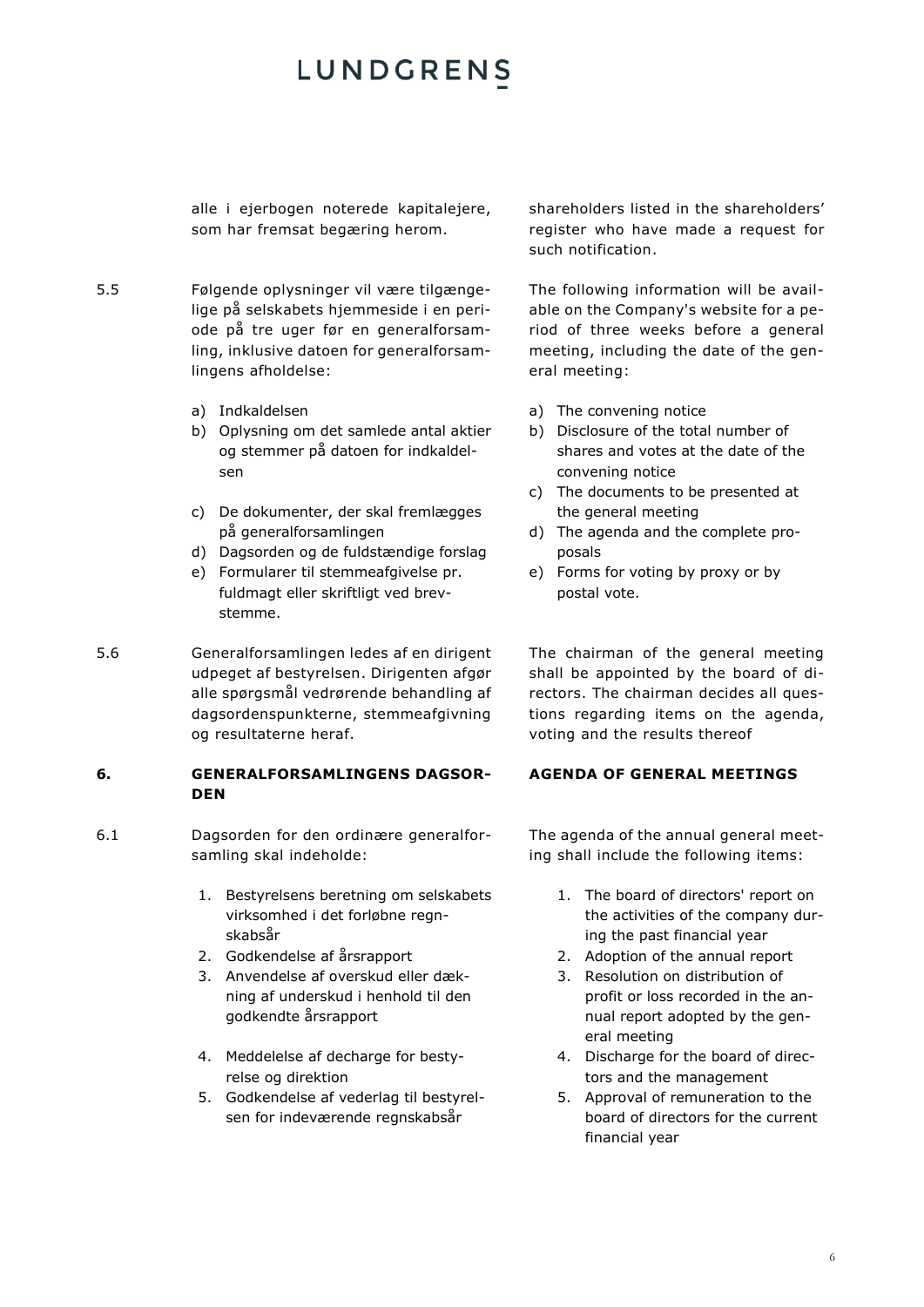- 
- 
- 8. Eventuelle forslag fra bestyrelsen og/eller kapitalejerne
- 9. Eventuelt
- 6.2 Enhver kapitalejer har ret til at få et bestemt emne behandlet på den ordinære generalforsamling. Begæring herom skal fremsættes skriftligt over for bestyrelsen senest seks uger før generalforsamlingens afholdelse.

### **7. GENERALFORSAMLINGEN, STEMME-RET OG BESLUTNINGER**

- 7.1 En kapitalejeres ret til at deltage i en generalforsamling og til at afgive stemme fastsættes i forhold til de aktier, kapitalejeren besidder på registreringsdatoen. Registreringsdatoen er én uge før generalforsamlingen. Kapitalejerens besiddelse af aktier og stemmer opgøres på registreringsdatoen på baggrund af kapitalejerens ejerforhold som noteret i ejerbogen samt eventuelle meddelelser herom modtaget med henblik på indførsel i ejerbogen.
- 7.2 En kapitalejer, der er berettiget til at deltage i generalforsamlingen i henhold til pkt. 7.1, og som ønsker at deltage i generalforsamlingen, skal senest tre dage før dens afholdelse anmode om adgangskort.
- 7.3 Hver kapitalandel på nominelt DKK 0,05 har én stemme.
- 7.4 De på generalforsamlingen behandlede anliggender afgøres ved simpelt flertal, medmindre loven eller vedtægterne foreskriver andet.

### **8. ELEKTRONISK GENERALFORSAM-LING**

- 6. Valg af bestyrelsesmedlemmer 6. Appointment of members of the board of directors
- 7. Valg af revisor 7. Appointment of auditor
	- 8. Any proposals from the board of directors and/or shareholders
	- 9. Others

Any shareholder has the right to have a specific issue dealt with at the ordinary general meeting. A request in this regard must be made in writing to the board of directors no later than six weeks before the general meeting

### **VOTING RIGHTS AND RESOLUTIONS OF GENERAL MEETINGS**

A shareholder's right to attend a general meeting and vote is determined in relation to the shares held by the shareholder at the date of registration. The date of registration is one week before the annual general meeting. The shareholder's holding of shares and votes is calculated on the basis of the shareholder's ownership as noted in the register of shareholders as well as any notices received for purposes of entry in the register of shareholders.

A shareholder entitled to attend the general meeting in accordance with item 7.1, and who wishes to attend the general meeting, must request an admission card no later than three days before the general meeting.

Each share of nominally DKK 0.05 carries one vote.

At general meetings, all resolutions shall be adopted by a simple majority of votes, unless otherwise provided for by law or these articles of association.

### **ELECTRONICAL GENERAL MEETING**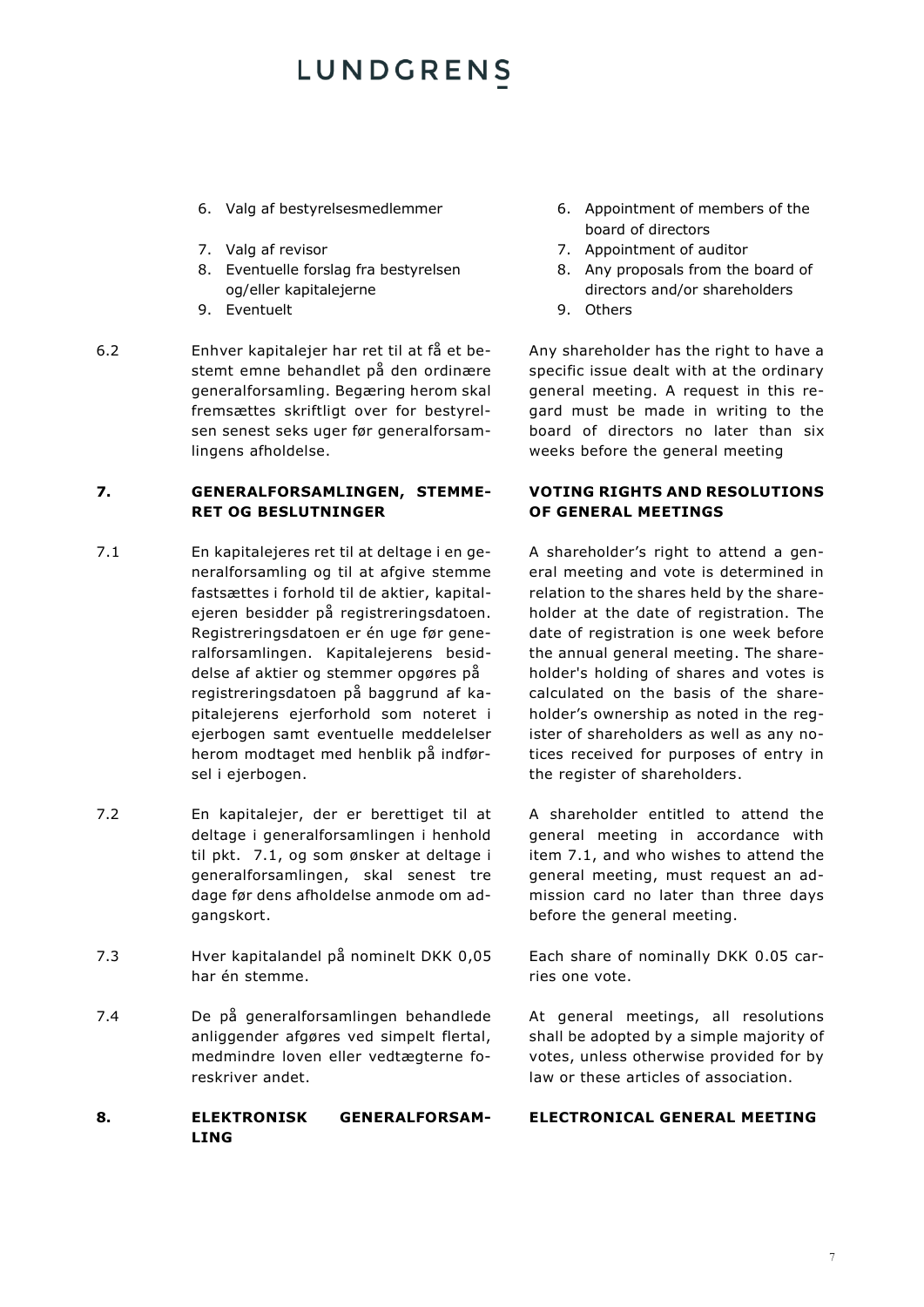- 8.1 Bestyrelsen er bemyndiget til at beslutte, at generalforsamlinger afholdes fuldstændig eller delvist elektronisk.
- 8.2 Bestyrelsen skal sørge for, at elektroniske generalforsamlinger afvikles på betryggende vis, og skal sikre, at det anvendte system er indrettet, så lovgivningens krav til afholdelse af generalforsamling opfyldes, herunder især kapitalejernes adgang til at deltage i, ytre sig samt stemme på generalforsamlingen. Systemet skal gøre det muligt at fastslå, hvilke kapitalejere der deltager, hvilken selskabskapital og stemmeret de repræsenterer samt resultatet af afstemninger.
- 8.3 Via egen opkobling tilslutter kapitalejerne sig et virtuelt forum, hvor generalforsamlingen afholdes. Bestyrelsen fastsætter de nærmere krav til de elektroniske systemer, som anvendes ved elektronisk generalforsamling. Kapitalejerne afholder selv egne omkostninger ved deltagelse i elektronisk generalforsamling.
- 8.4 I indkaldelsen til den elektroniske generalforsamling angives de nærmere krav til det elektroniske udstyr, som skal anvendes ved deltagelse i generalforsamlingen. Ligeledes angives, hvorledes tilmelding sker, samt hvor kapitalejerne kan finde oplysninger om fremgangsmåden i forbindelse med generalforsamlingen.
- 8.5 Ved afholdelse af elektronisk generalforsamling, kan selskabet beslutte at benytte elektronisk dokumentudveksling samt elektronisk post i kommunikationen mellem selskabet og kapitalejerne i overensstemmelse med pkt. [11](#page-8-0) nedenfor, i stedet for at fremsende eller fremlægge papirbaserede dokumenter.

The board of directors is authorized to decide that general meetings are held in whole or in part electronically.

The board of directors shall ensure that electronic general meetings are convened in a satisfactory manner, and shall ensure that the system used is arranged so that the requirements of legislation for holding a general meeting are fulfilled, including, in particular, the right of shareholders to attend, comment and vote at the general meeting. The system should enable the determination of which shareholders participate, the share capital and voting rights they represent as well as the result of voting.

Via their own connection, the shareholders join a virtual forum where the general meeting is held. The board of directors determines the detailed requirements for the electronic systems used at electronic general meetings. The shareholders themselves bear their own costs in connection with their participation in the electronic general meeting.

The notice convening the electronic general meeting must set out the specific requirements for the electronic equipment to be used when attending the general meeting. It must also be stated how participation is registered and where the shareholders can find information about the procedure in connection with the general meeting.

When holding an electronic general meeting, the company may decide to use electronic document exchange as well as electronic mail in the communication between the company and the shareholders in accordance with Clause [11](#page-8-0) below, instead of sending or presenting paper-based documents.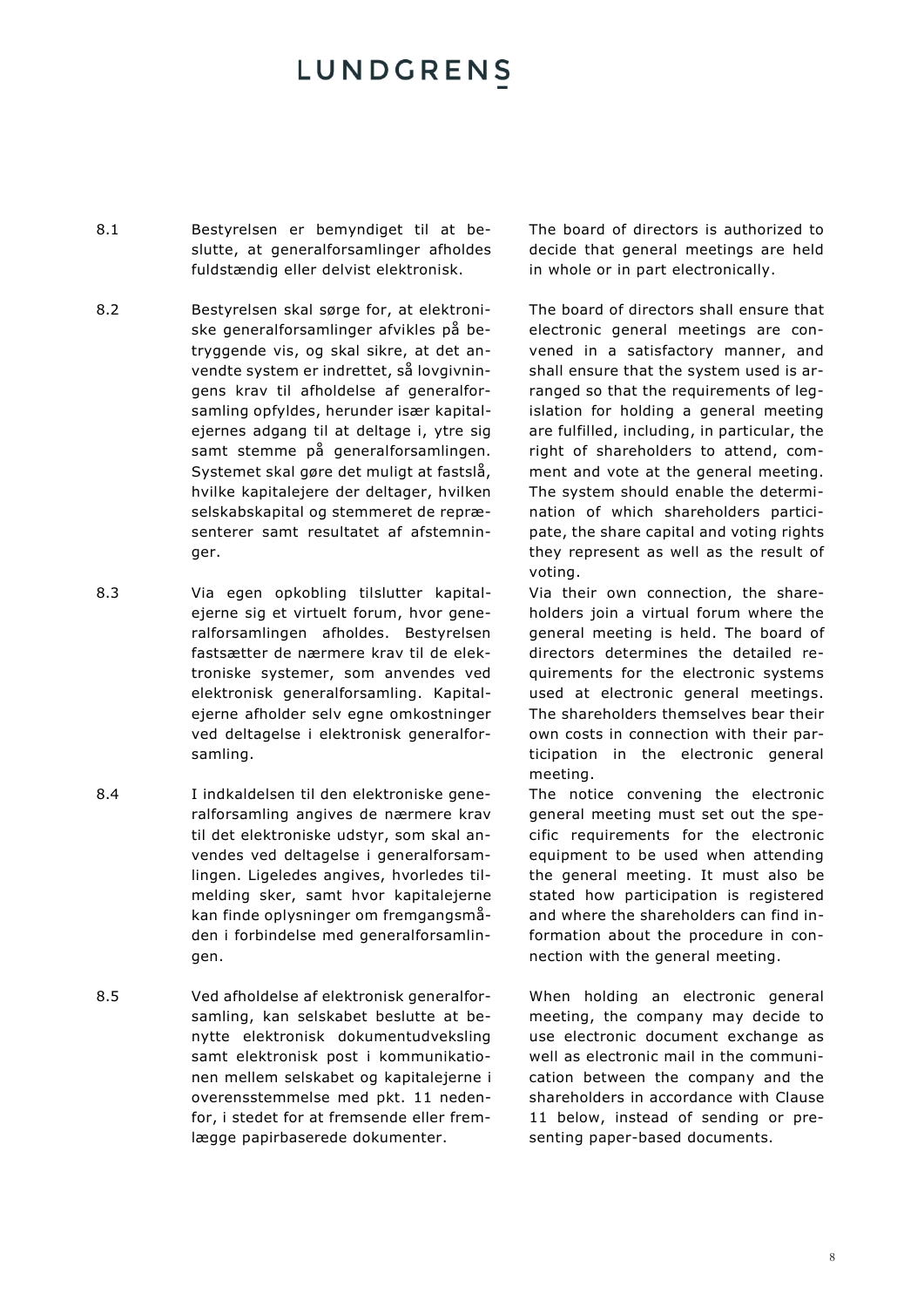### **9. BESTYRELSE OG DIREKTION BOARD OF DIRECTORS AND MAN-**

- 9.1 Bestyrelsen varetager den overordnede ledelse af selskabet.
- 9.2 Generalforsamlingen skal vælge en bestyrelse bestående af mindst tre og ikke mere end seks bestyrelsesmedlemmer.
- 9.3 Bestyrelsen vælger en formand blandt sine medlemmer.
- 9.4 De generalforsamlingsvalgte bestyrelsesmedlemmer vælges for en periode på ét år. Genvalg af bestyrelsesmedlemmer kan finde sted.
- 9.5 Bestyrelsen er beslutningsdygtig, når over halvdelen af bestyrelsesmedlemmerne, herunder formanden, er repræsenteret.
- 9.6 Anliggender behandlet i bestyrelsen afgøres ved simpelt stemmeflertal. I tilfælde af stemmelighed skal formandens stemme være afgørende.
- 9.7 Bestyrelsen ansætter en til tre direktører til at varetage den daglige ledelse af selskabets virksomhed.

10.1 Selskabet tegnes af bestyrelsens formand i forening med den administrerende direktør eller af den samlede bestyrelse.

### <span id="page-8-0"></span>**11. ELEKTRONISK KOMMUNIKATION ELECTRONIC COMMUNICATION**

11.1 Al kommunikation fra selskabet til kapitalejerne, herunder indkaldelse til generalforsamlinger, kan ske elektronisk via

# **AGEMENT**

The board of directors is responsible for the overall management of the company.

The general meeting shall elect a board of directors consisting of at least three but not more than six directors.

The board of directors elects a chairman from among its members.

The members of the board of directors elected by the general meeting are elected for a term of one year. Re-election of board members can take place.

The board of directors forms a quorum when more than half of the board members, including the chairman, are represented.

Matters dealt with by the board of directors are decided by a simple majority of votes. In case of equality of votes, the chairman shall have the casting vote.

The board of directors shall appoint one to three registered managers to be in charge of the day-to-day operations of the company.

### **10. TEGNINGSREGEL POWER TO BIND THE COMPANY**

The company is bound by the joint signatures of the chairman of the board of directors and the managing director or the entire board of directors.

All communication from the company to the shareholders, including the convening notice to general meetings, can be